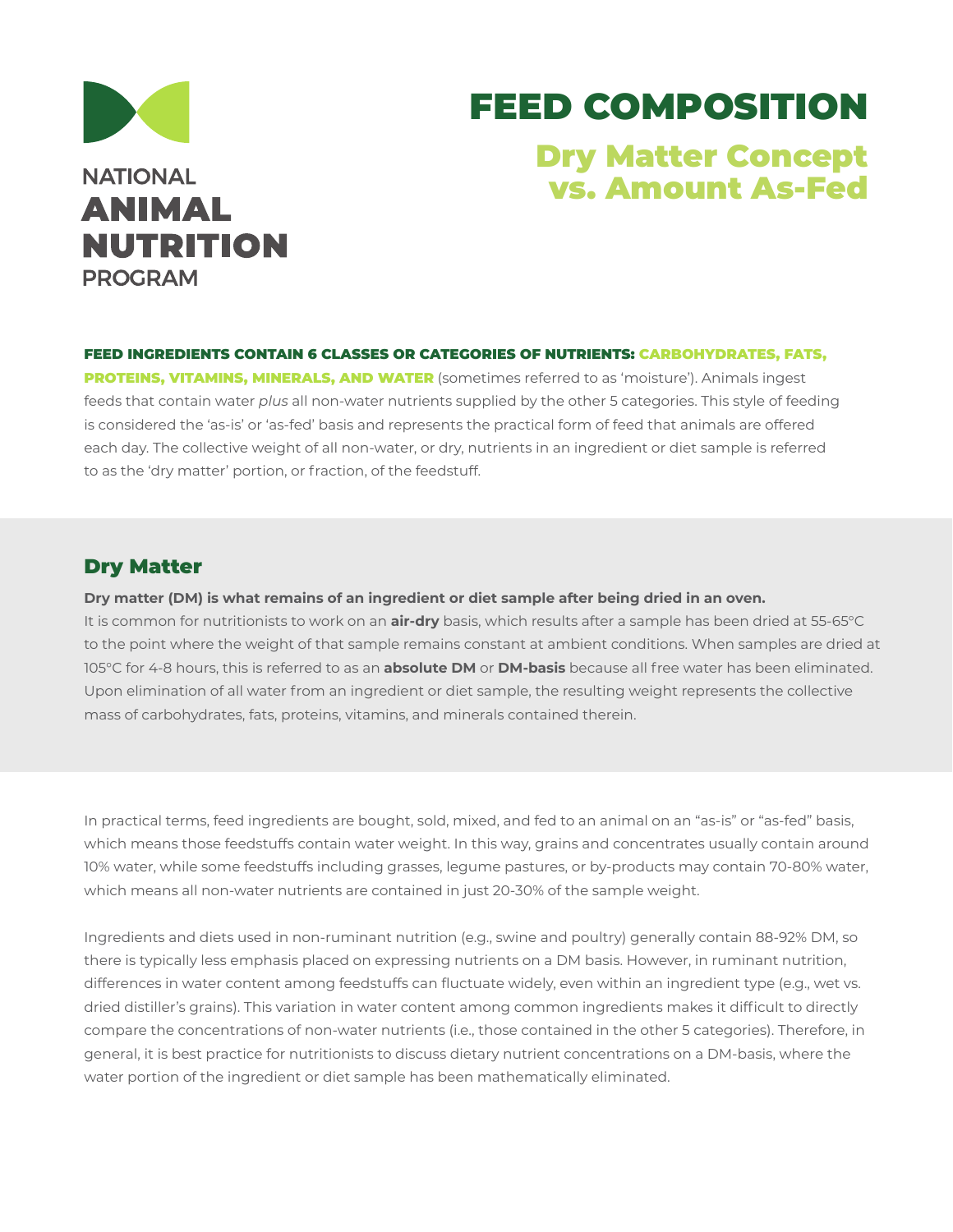## Dry Matter Calculation

The percent dry matter of an ingredient, or feedstuff, is often calculated and listed with the analysis of those feeds. Dry matter percent can be calculated very simply by dividing the dried sample weight by the **as-is**, **as-fed**, or **wet** weight and multiplying by 100 to generate percent DM. Note that the dried sample weight must be equal to (if it contained no water) or less than the **wet** sample weight by definition.

### Example #1: Dry matter calculation involving Corn grain, dry

(selected from the NANP Feed Composition Database)

As-is/as-fed weight: 100 grams | Dry weight: 90 grams

DM % =  $\frac{90 \text{ g dry weight}}{1.1}$  = 0.90 x 100 = 90% DM 100 g corn as-fed

By difference, the portion of water weight is: 100 g corn as-fed - 90 g corn DM = 10 g water, which is equivalent to 10% water because we started with 100 g of total corn weight.

### Conversion of nutrient composition and amounts between DM and as-is/as-fed and DM bases

#### Important concepts:

By definition, the weight of an ingredient or feed sample that contains water will always be greater than the weight of that same sample on a DM basis. Remember, the summed weights of all nutrient categories equals the total sample weight. Samples on an as-is basis contains water weight, whereas samples on a DM basis do not contain water weight.

The concentration of nutrients or chemical fractions in a feed can appear to change according to the moisture content

**•** of the feed. The more water in feedstuffs, the more diluted the nutrients will be on an as-fed basis (i.e., lower nutrient concentrations), which means an animal will have to eat more as-fed (lbs. or kg) of that feed to fulfill its nutrient requirements.

Feeds with less moisture have less variation in supplied nutrient composition when comparing as-fed and DM bases.

This is the reason that swine and poultry industries place less emphasis on ingredient/feed DM, because the primary feedstuffs used by those industries (i.e., corn and soybean meal) generally contain less than 12% moisture and are relatively consistent in nutrient supply.

# Nutrient Calculation

### Example #2: Calculating nutrient intake using Alfalfa pasture (ALFP)

In this example, we use the known nutrient composition derived from the NANP Feed Composition database and the weight of feedstuff that was fed to calculate the grams of crude protein consumed per day.

#### Amount fed to the animal on an as-is/as-fed basis: 10 kg per day

Analyzed nutrient values from the NANP Feed Composition database: Actual Dry Matter (DM, %): 20% or 20 g DM in every 100 g ALFP Crude Protein (CP, %) on an as-fed basis: 4%

water/moisture = 80% or 80 g water out of every 100 g of as-is sample weight DM amount fed, kg = 10 kg ALFP as-is  $\ X \ 0.2(20\%$  DM) = 2 kg DM from the ALFP that was fed ALFP crude protein (CP) on as-fed basis  $\;$  =  $\;$  4 g CP in every 100 g of ALFP as-fed or 4% CP (0.04 in decimal form; this is the analyzed CP value)

#### To calculate the amount of CP that the animal was fed:

Amount CP fed  $\,$  = 10 kg ALFP as-fed  $\,$  X  $\,$  4% CP as-fed  $\,$  =  $\,$  10 kg ALFP  $\,$  X  $\,$  0.04  $\,$  =  $\,$  0.4 kg or 400 g CP fed per day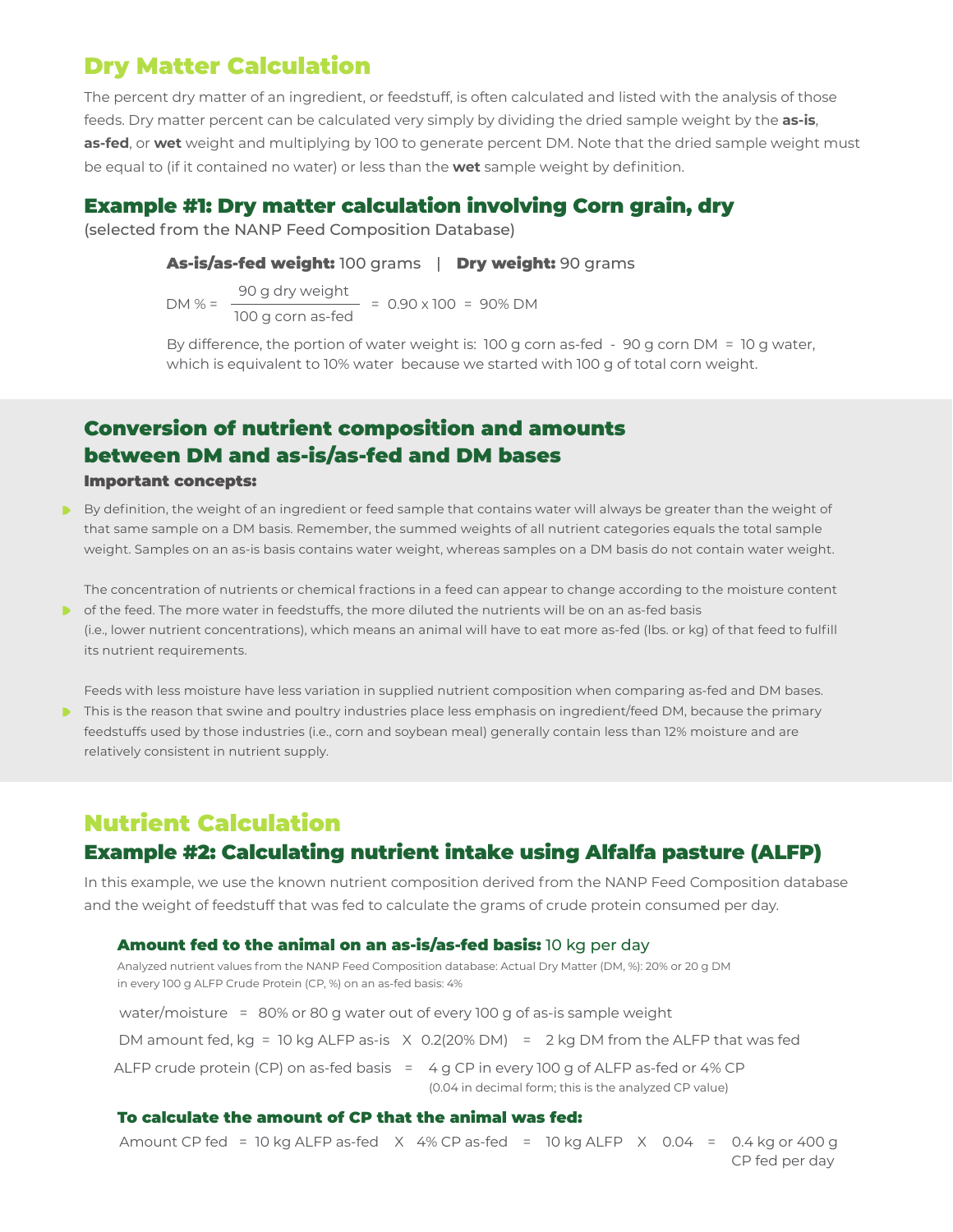# Conversion of nutrient concentrations between as-fed and DM bases

Using the same example, we can calculate % CP in ALFP expressed on a DM basis. As calculated above, 10 kg ALFP as-fed provided 2 kg DM and 0.4 kg CP fed to the animal.

CP % in ALFP on as-fed basis =  $\frac{0.4 \text{ kg CP as-fed}}{4.4 \text{ kg CP as-fed}}$  X 100 = 0.04 X 100 = 4% CP as-fed 10 kg ALFP as-fed CP % in ALFP on DM basis =  $\frac{0.4 \text{ kg CP fed}}{4.4 \text{ kg CP feed}}$  x 100 = 0.20 x 100 = 20% CP on DM-basis 2 kg DM from ALFP

Notice that the only difference between these calculations was found in the denominator, where the amount of ALFP that was fed represented the feedstuff weight in the presence (as-is basis) or absence (DM basis) of moisture.

When you understand this concept, there is a shortcut to converting nutrient concentrations between as-is and DM bases and it has to do with the proportion of DM in the sample. In this example, ALFP was 20% DM or 0.2 when expressed in decimal form.

CP % on DM basis =  $\frac{4\%}{\sqrt{2}}$  CP in ALFP as-fed = 20% CP on DM basis 0.2 (DM % as decimal)

Assuming neutral detergent fiber (NDF) % = 8% on as-fed basis, we can calculate % NDF on a DM-basis using the short cut.

NDF % on DM basis =  $\frac{8\% \text{ NDF in ALFP as-fed}}{40\% \text{ NDF on DM basis}}$  = 40% NDF on DM basis 0.2 (DM % as decimal)

**Note: the concentrations of nutrients are always larger when expressed on a DM basis as compared to when they are expressed on an as-is/as-fed basis**



In this graphical representation of nutrient content, the water slice of the pie is shown in blue, and that slice has been mathematically eliminated when expressing CP, NDF, and other nutrients on a DM basis. In removing the large blue slice, which represents 80% of the pie, all other slices must get larger to make the pie whole again. This is a visual representation of why nutrient concentrations get larger when expressed on a DM basis as opposed to an as-is/as-fed basis.